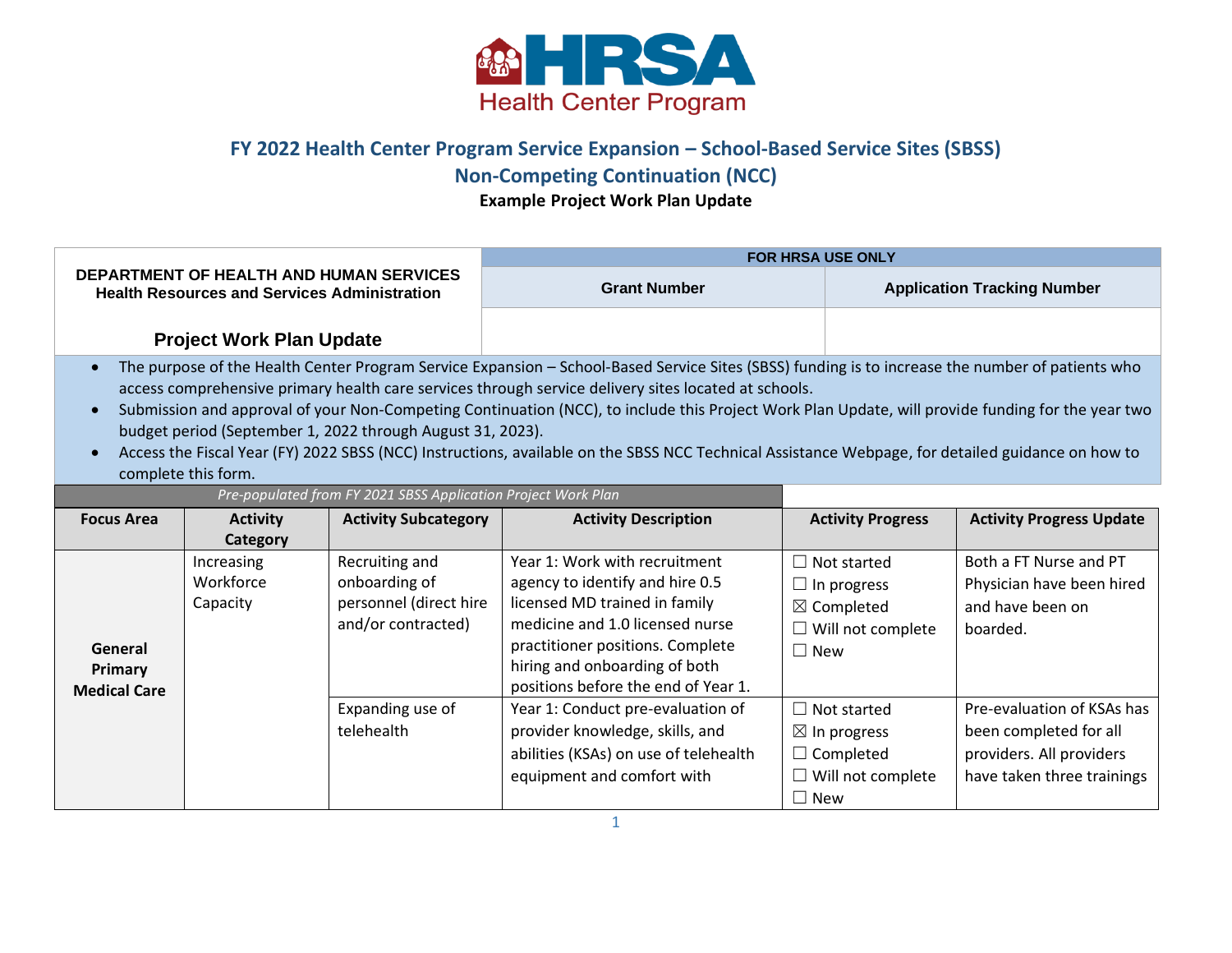

| <b>Focus Area</b> | <b>Activity</b><br><b>Category</b>      | <b>Activity Subcategory</b>                                                                                   | <b>Activity Description</b>                                                                                                                                                                                                                                                                                                                                                                 | <b>Activity Progress</b>                                                                                       | <b>Activity Progress Update</b>                                                                                                                                                                          |
|-------------------|-----------------------------------------|---------------------------------------------------------------------------------------------------------------|---------------------------------------------------------------------------------------------------------------------------------------------------------------------------------------------------------------------------------------------------------------------------------------------------------------------------------------------------------------------------------------------|----------------------------------------------------------------------------------------------------------------|----------------------------------------------------------------------------------------------------------------------------------------------------------------------------------------------------------|
|                   |                                         | Other: Please specify                                                                                         | incorporating telehealth into care.<br>Provide training to primary care<br>providers on the use of telehealth<br>equipment and provision of primary<br>care services through telehealth.<br>Year 2: Conduct post-evaluation of<br>providers KSAs.<br>Year 1: Develop collaboration with                                                                                                     | $\boxtimes$ Not started                                                                                        | on the use of telehealth<br>equipment and the<br>provision of primary<br>health care services<br>through telehealth. Post-<br>evaluation of KSAs will<br>begin in March of 2022.<br>Due to COVID-19, the |
|                   |                                         | (up to 125 characters<br>with spaces):<br><b>Establishing primary</b><br>health care<br>professional pipeline | local educational institution to serve<br>as rotation site for medical students<br>interested in school-based care.<br>Ensure that a memorandum of<br>understanding (MOU) with the<br>educational institution to formalize<br>arrangement is signed by the end of<br>Year 1.<br>Year 2: If there is interest, have<br>medical students rotate at one or<br>more school-based service sites. | $\Box$ In progress<br>$\Box$ Completed<br>$\Box$ Will not complete<br>$\square$ New                            | local educational<br>institution we were going<br>to partner with has<br>deferred collaboration<br>until September, 2022.<br>The MOU has been signed<br>by both parties, but is not<br>yet executed.     |
|                   | Enhancing<br>Physical<br>Infrastructure | Adding mobile unit(s)                                                                                         | Year 1: Add a mobile unit within 120<br>days of award to expand delivery of<br>primary medical care services. This<br>will address space limitations at the<br>school site that previously prevented<br>service expansion.                                                                                                                                                                  | $\Box$ Not started<br>$\Box$ In progress<br>$\boxtimes$ Completed<br>$\Box$ Will not complete<br>$\square$ New | The mobile unit was<br>purchased and is being<br>used to deliver medical<br>care at our school-based<br>site.                                                                                            |